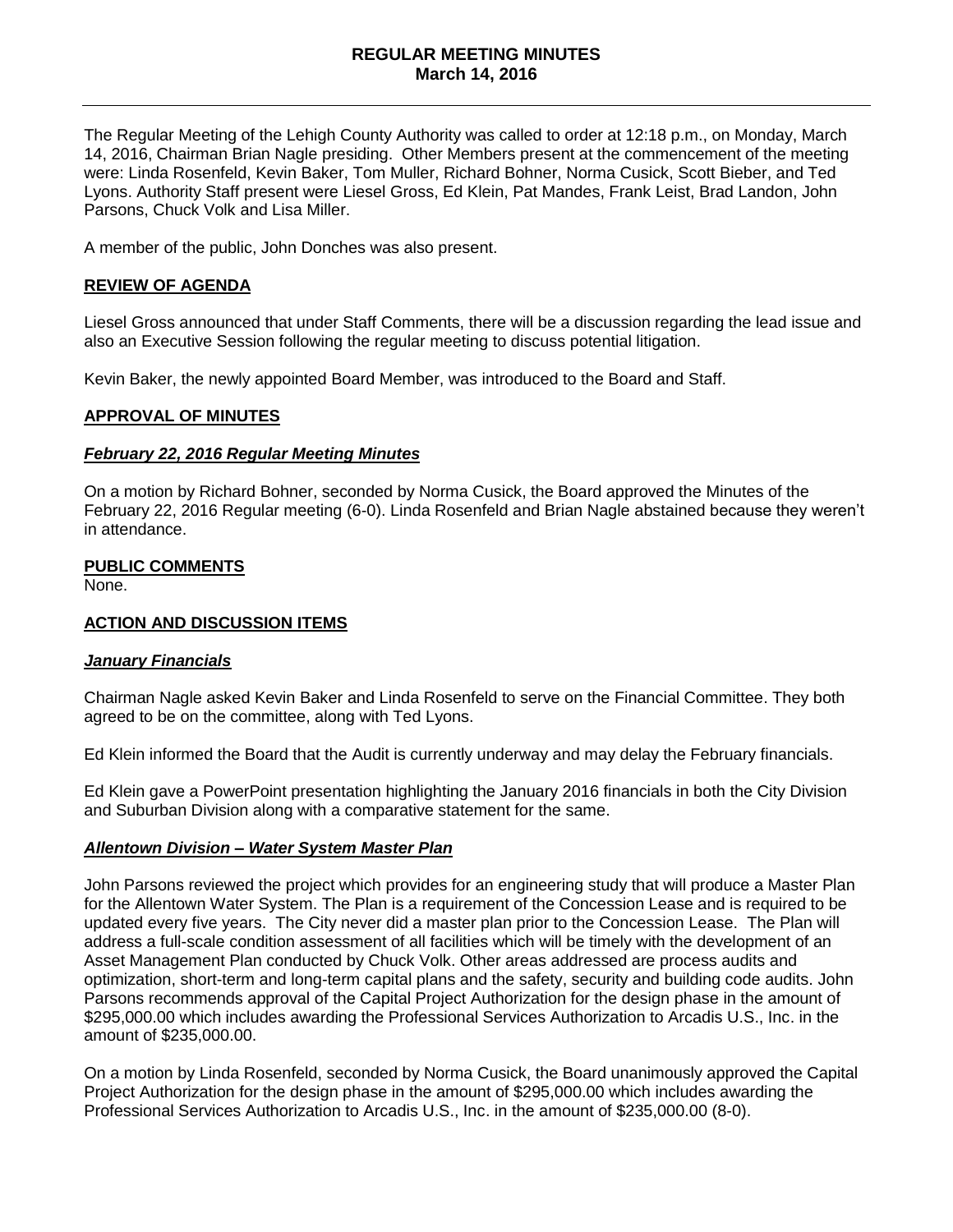## *Allentown Division – Water Main Replacement Program – Cycles 4-6*

Frank Leist introduced Jason Peters to the Board. Jason is the Project Manager at LCA who is in charge of all the water main replacements. Mr. Leist is asking for the renewal of the Gannett Fleming contract for another project period of three years, 2017 – 2019, with approval of the Capital Project Authorization for the Design Phase and Pipe Prioritization Assessment Program Cycles 4-6 in the amount of \$961,455.00 which includes the Professional Services Authorization to Gannett Fleming, Inc. in the amount of \$601,455.00.

On a motion by Norma Cusick, seconded by Linda Rosenfeld, the Board unanimously approved the Capital Project Authorization for the Design Phase and Pipe Prioritization Assessment Program Cycles 4-6 in the amount of \$961,455.00 which includes the Professional Services Authorization to Gannett Fleming, Inc. in the amount of \$601,455.00 (8-0).

## *Lowhill Township – Sewer System Acquisition*

Brad Landon reviewed the background of this agreement and stated that it has been revised and is a similar agreement as Weisenberg Township. The revisions made are as follows: if there are any upgrades to the pump stations, the Authority agrees to make a contribution in direct proportion to the volume of sewage flow and the Authority shall pay a transportation and pump station charge to Upper Macungie quarterly. Closing on the Lowhill system will be in June 2016. Liesel Gross said there are 43 customers that are impacted by the Agreement and they are already our water customers. The Board was concerned with infiltration/inflow (I&I). Brad Landon explained that the Authority agrees to repair or eliminate, at its own expense, any I&I entering the Lowhill sewer system that exceeds the engineering standards for allowable I&I.

On a motion by Tom Muller, seconded by Norma Cusick, the Board approved the Sewage Transportation Agreement with Upper Macungie for sewage pumping and transportation from the Lowhill Township sewer system. (8-0).

Donna Wingle arrived at 12:57 p.m.

## **PROJECT UPDATES/INFORMATION ITEMS**

Liesel Gross explained that this is the updated Board Notes that were previously in the Board packet. It has been updated to include the date of the Board meeting that an Action Item will be ready for approval and under the Information Items, a notation of "*No change"* has been added to project descriptions that include no new information from the prior month's report.

Ted Lyons asked about the process of purchasing CDs and who makes the decision. Ed Klein explained his process for purchasing and reviewing the CDs.

## **STAFF COMMENTS**

Liesel Gross stated that we have a presentation on lead sampling and introduced Donna Wingle, LCA's Water Quality Manager and Drinking Water Advisor. Pat Mandes gave the presentation and explained the Lead and Copper Rule. The discussion was centered around questions regarding what actions are taken when there is a high result, if sample locations represent all sources of water, whether the Authority is doing enough to ensure the safety of its tap water, how to ensure customers follow the instructions properly, and the cost of testing.

All LCA systems have achieved reduced monitoring by having results consistently below the Action Levels for both lead and copper. To maintain compliance with the Lead Copper Rule (LCR), in addition to 3-year monitoring for lead and copper, the Allentown system samples for water quality parameters (pH & alkalinity) bi-weekly. 2016 is a monitoring year for lead and copper in all LCA systems.

# **SOLICITOR'S COMMENTS**